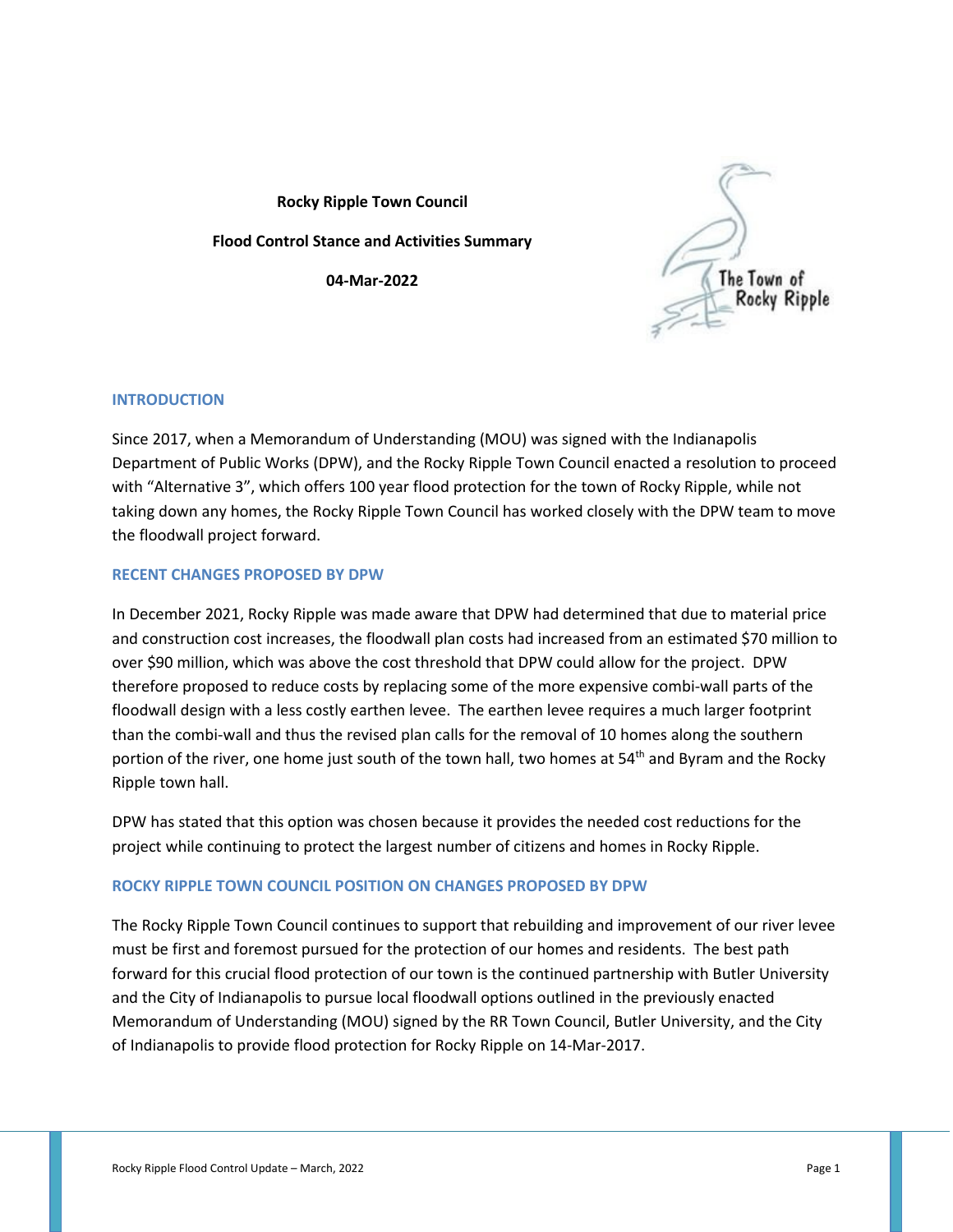However, the Rocky Ripple Town Council is now charged with making the decision as to whether to accept and proceed with the revised floodwall protection plan subsequently presented by DPW in January, 2022.

As this proposed path forward is in direct contrast with the previous plan formally approved in 2018 with regard to the demolition of homes, the Town Council has not at this time agreed to move forward with this revised plan and requires additional information from DPW in order to make an informed decision on best path forward for this project.

The Rocky Ripple Town Council has been in discussion with DPW regarding the proposed changes but has not yet received answers to important questions regarding the plan. Pending questions include what alternatives that were specifically considered and ruled out, costs associated with those alternatives versus the option proposed, what will be done with affected property after it is acquired, can some affected homeowners move homes rather than demolish them, and what is the proposed plan to replace the current town hall.

In addition, Rocky Ripple Town Councilors have repeatedly asked for and have to date not yet received the following from DPW on the project: 1) a detailed cost breakdown of the project and how it will be financed through the enacted flood control district that was established to pay for it and maintain the floodwall after it is completed and 2) a signed Project Cooperation Agreement (PCA) that establishes the responsibilities of City of Indianapolis DPW, Butler University and Town of Rocky Ripple with regard to the project. The previous Memorandum of Understanding (MOU) signed by Rocky Ripple with the city for the floodworks projected expired in July 2021.

At this time, Rocky Ripple Town Councilors await the information requested and answers to questions on the PCA detailed above from DPW in order to determine path forward for this project. The Town Council appreciates everyone's patience while we work to obtain the required information.

The Town Council discusses these flood control activities during regular monthly meetings with DPW and at Rocky Ripple Town Council meetings that follow. To stay up to date, you can attend the meetings, read the posted minutes or contact a board member. Please visit rockyripple.in.gov for more information.

Your Rocky Ripple Town Council strongly encourages you voice your views about the changes proposed to this crucial initiative for our community, as officials need to hear from you, not just us.

## **HOW CAN YOU HELP?**

Let city, state, federal legislators know your viewpoints regarding flood protection for Rocky Ripple and request that DPW/City of Indianapolis provide detailed answers to questions regarding the current proposed floodworks project and related project cost estimates so that the Rocky Ripple Community at large understands the rationale for what can/will be done and allows for Rocky Ripple Town Councilors to make an informed decision regarding the future of this initiative.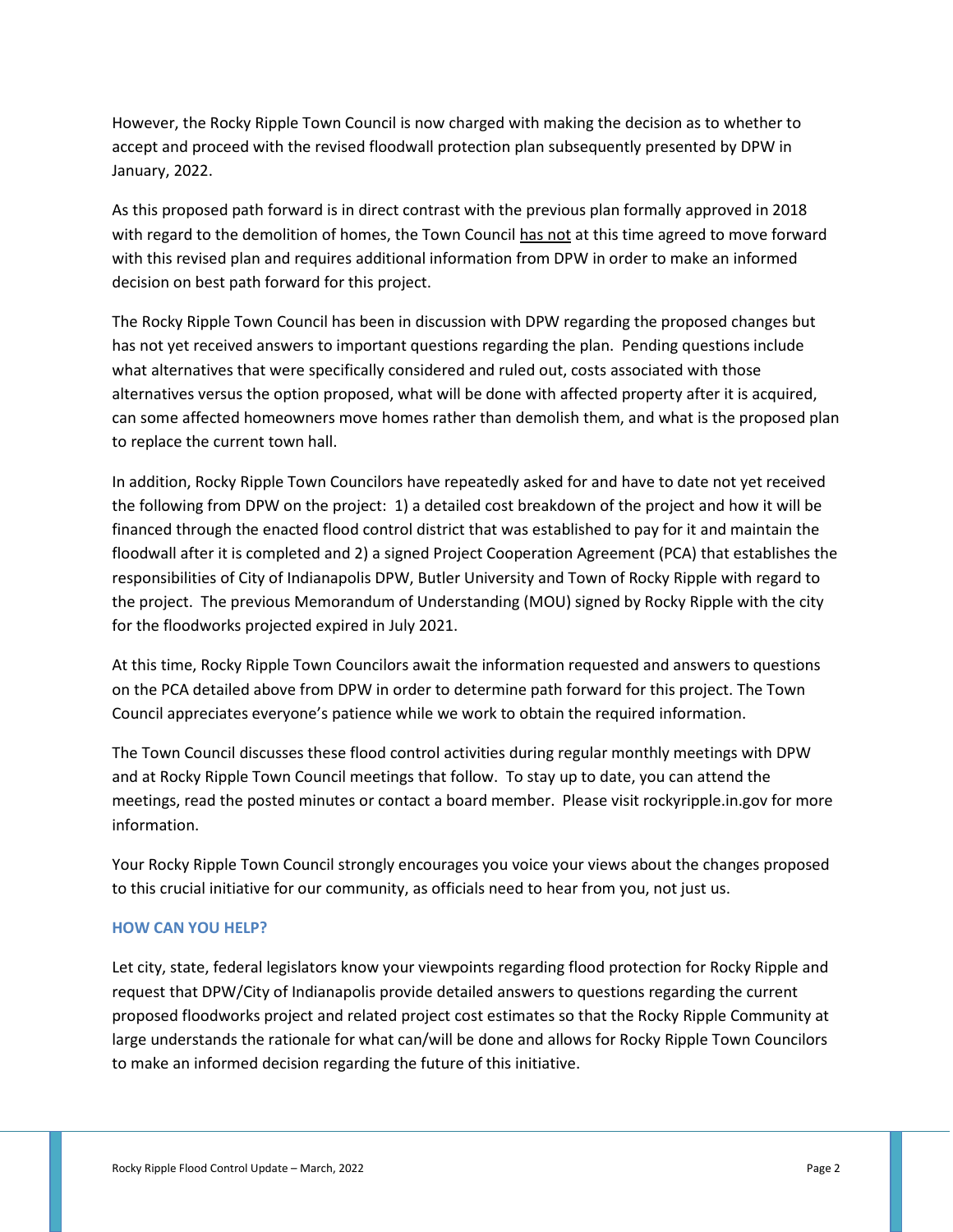• Contact the Rocky Ripple Town Council to let them know your viewpoints. We are in close contact with and have discussions frequently with the riverfront residents that will be directly affected by the floodwall project. We would much like to hear from those of you that do not live directly on the river, as well:

Megan Hulland [meganhulland@rockyripple.in.gov](mailto:meganhulland@rockyripple.in.gov) Mandy Redmond [mandyredmond@rockyripple.in.gov](mailto:mandyredmond@rockyripple.in.gov) Randy Sanders [randysanders@rockyripple.in.gov](mailto:randysanders@rockyripple.in.gov)

• Contact the Department of Public Works (DPW):

Daniel Parker, Director, City of Indianapolis Department of Public Works 2501 City-County Building 200 E. Washington Street, Suite 2460 Indianapolis, IN 46204 [Daniel.Parker@indy.gov](mailto:Daniel.Parker@indy.gov) Ph: 317-327-7837

Michael Massonne, Program Manager, Rocky Ripple Floodworks Project Department of Public Works – Division of Engineering 1200 S. Madison Ave., Suite 200 Indianapolis, IN 46225 [Michael.Massonne@indy.gov](mailto:Michael.Massonne@indy.gov) Ph: 317-445-1130

Board of Public Works Members:

- Daniel Parker (Department Chair) contact info listed above
- Daniel Haake
- Nicole Martinez LeGrand
- Priscilla Keith
- Robert Parrin
- Sibeko Jywanza
- Susie Cordi
- Contact Other City Officials:

John Barth, District 7 City-County Council Representative City-County Building 200 E. Washington St. Suite T241 Indianapolis, IN 46204 Ph: 317-902-1453 [John.Barth@indy.gov](mailto:John.Barth@indy.gov)